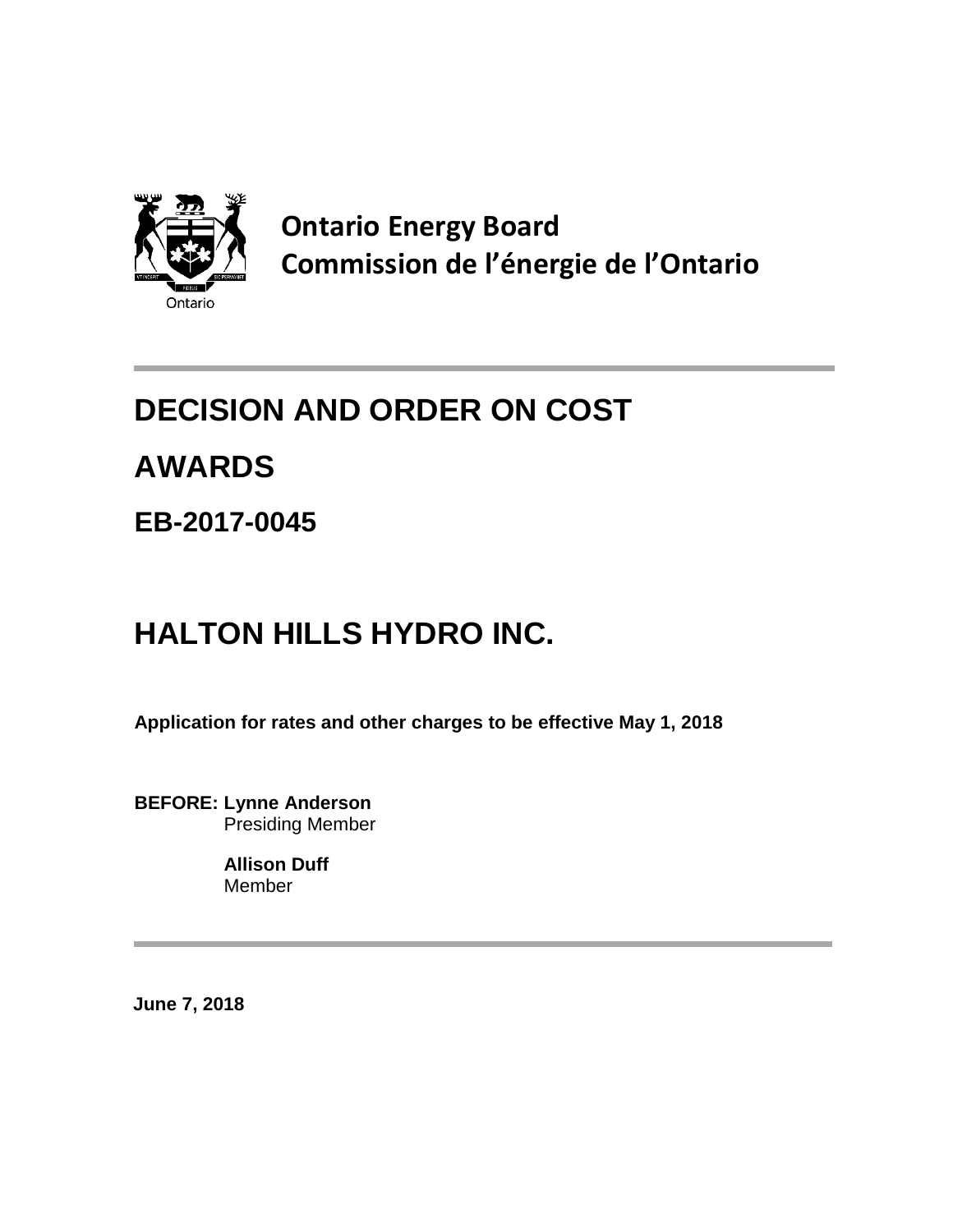#### **INTRODUCTION AND SUMMARY**

This is a decision of the Ontario Energy Board (OEB) on cost claims filed with respect to a Halton Hills Hydro Inc. (Halton Hills Hydro) proceeding.

Halton Hills Hydro filed applications on September 25, 2017, October 23, 2017 and December 1, 2017. Halton Hills Hydro's applications were for, respectively, rates pursuant to the OEB's Price Cap Incentive Rate-setting (Price Cap IR) framework, the establishment and disposition of a deferral and variance account to account for and remedy an error related to depreciation expense, and recovery of costs incurred as a result of a pay equity settlement agreement (Z-factor). The above noted application made with respect to the OEB's Price Cap IR framework was an incentive rate-setting mechanism application.

The applications were heard together by the OEB in this proceeding. The applications were filed under section 78 of the *Ontario Energy Board Act*, *1998*, S.O. 1998, c. 15, (Schedule B) and under the OEB's *[Chapter 3 Filing Requirements for Incentive Rate-](https://www.oeb.ca/sites/default/files/Filing%20Requirements%20Chapter%203_20072017.pdf)[Setting Applications](https://www.oeb.ca/sites/default/files/Filing%20Requirements%20Chapter%203_20072017.pdf)* seeking approval for changes to Halton Hills Hydro's electricity distribution rates to be effective May 1, 2018.

The OEB granted the School Energy Coalition (SEC) and the Vulnerable Energy Consumers Coalition (VECC) intervenor status and cost award eligibility. Cost awards were allowed only in relation to the applicant's proposal to establish and dispose of a depreciation deferral account and the Z-factor application.

On April 26, 2018, the OEB issued its Decision and Rate Order in which it set out the process for intervenors to file their cost claims, for Halton Hills Hydro to object to the claims, and for intervenors to respond to any objections raised by Halton Hills Hydro.

The OEB received cost claims from SEC and VECC. No objections were received from Halton Hills Hydro.

#### **Findings**

The OEB has reviewed the claims filed by SEC and VECC to ensure that they are compliant with the OEB's *Practice Direction on Cost Awards*.